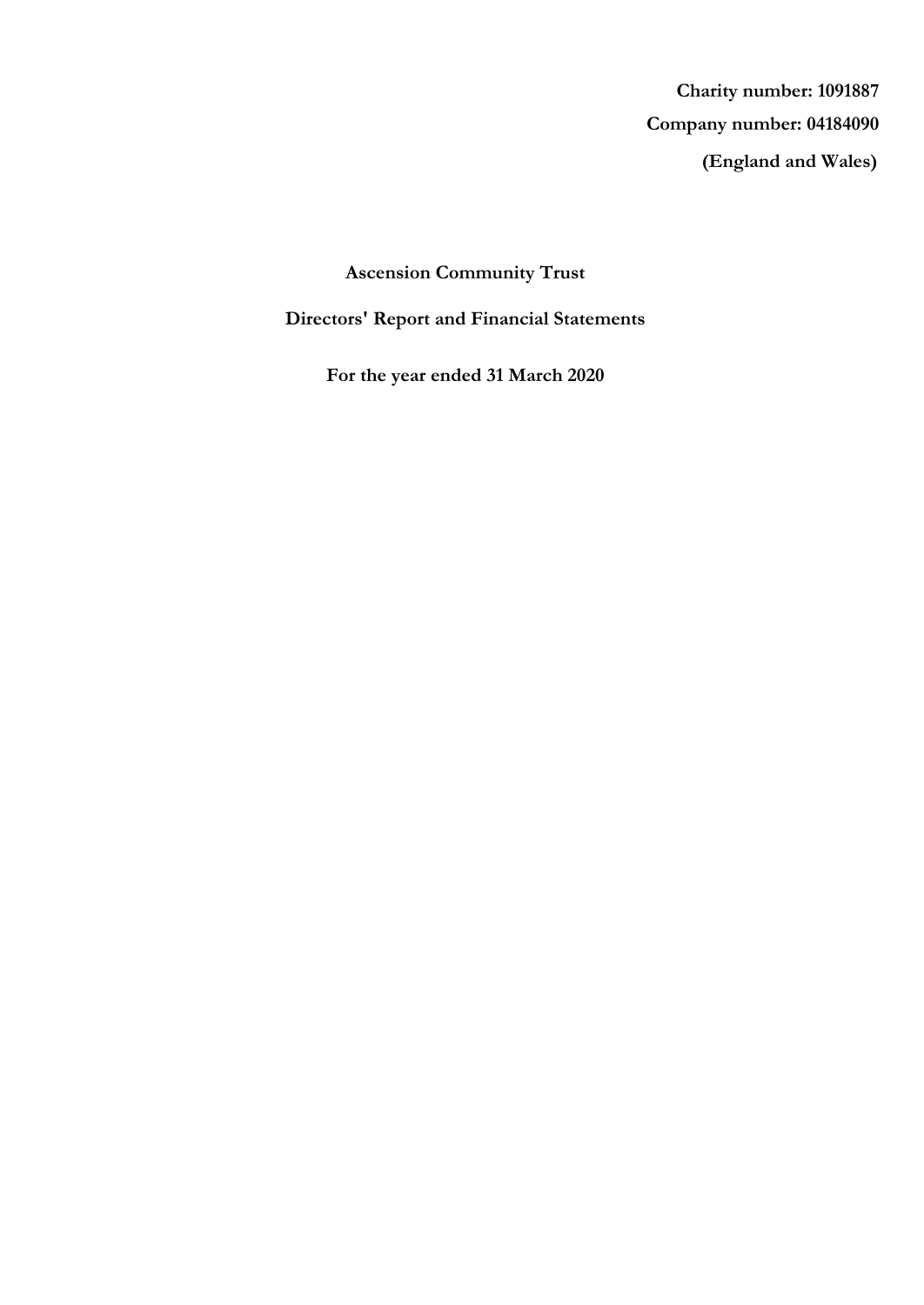### **For the year ended 31 March 2020 Ascension Community Trust Contents Page**

| Report of the Trustees                        | $1 \text{ to } 5$ |
|-----------------------------------------------|-------------------|
| Independent Examiner's Report to the Trustees | 6                 |
| <b>Statement of Financial Activities</b>      | 7                 |
| Statement of Financial Position               | 8                 |
| Notes to the Financial Statements             | 9 to 16           |
| Detailed Statement of Financial Activities    | 17 to 18          |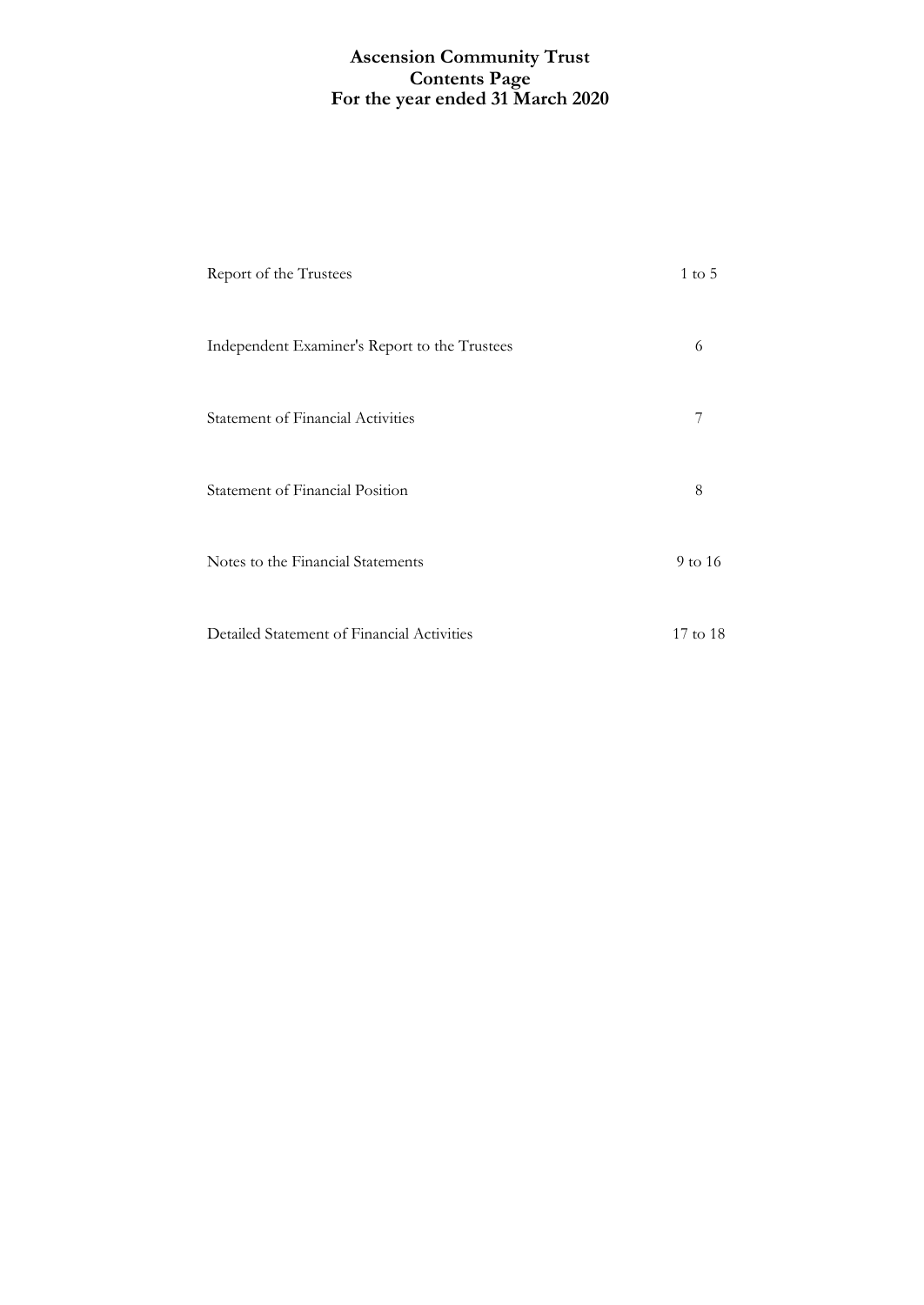### **For the year ended 31 March 2020 Ascension Community Trust Report of the Trustees**

The Trustees, who are also directors for the purposes of company law, have pleasure in presenting their report and the financial statements for the charitable company for the year ended 31 March 2020. The Trustees have adopted the provisions of Accounting and Reporting by Charities: Statement of Recommended Practice applicable to charities preparing their accounts in accordance with the Financial Reporting Standard applicable in the UK and the Republic of Ireland (FRS 102) (effective 1 January 2019).

#### **OBJECTIVES AND ACTIVITIES**

#### **Objectives and aims**

Five Years Objectives (Set in January 2018)

To reduce isolation and loneliness amongst the elderly.

To improve the health and wellbeing of the local community, with a focus on mental health.

To reduce the vulnerability of struggling families.

To integrate the community through community spaces, social activities and volunteering.

To improve the education of local young people through the provision of activities, including sport.

To improve individual's own ability to address their issues by providing advice and support for money, benefits and employment.

Aims for 2020/2021

We have identified these aims for the coming year:

To improve sustainability through an increase of individual donors to the charity.

To secure long term funding for the advice service on the basis of demand for the currently running project.

To secure funding for additional administrative support within the organisation.

To increase the number of elderly people we are engaging with on a regular basis.

To provide additional support for children with special educational needs through holiday play schemes.

To increase the self-sustainability of the café with a focus on hiring the premises in the evenings.

The trustees have considered the Charity Commision's guidance on public benefit, including the guidance 'public benefit: running a charity (PB2)'.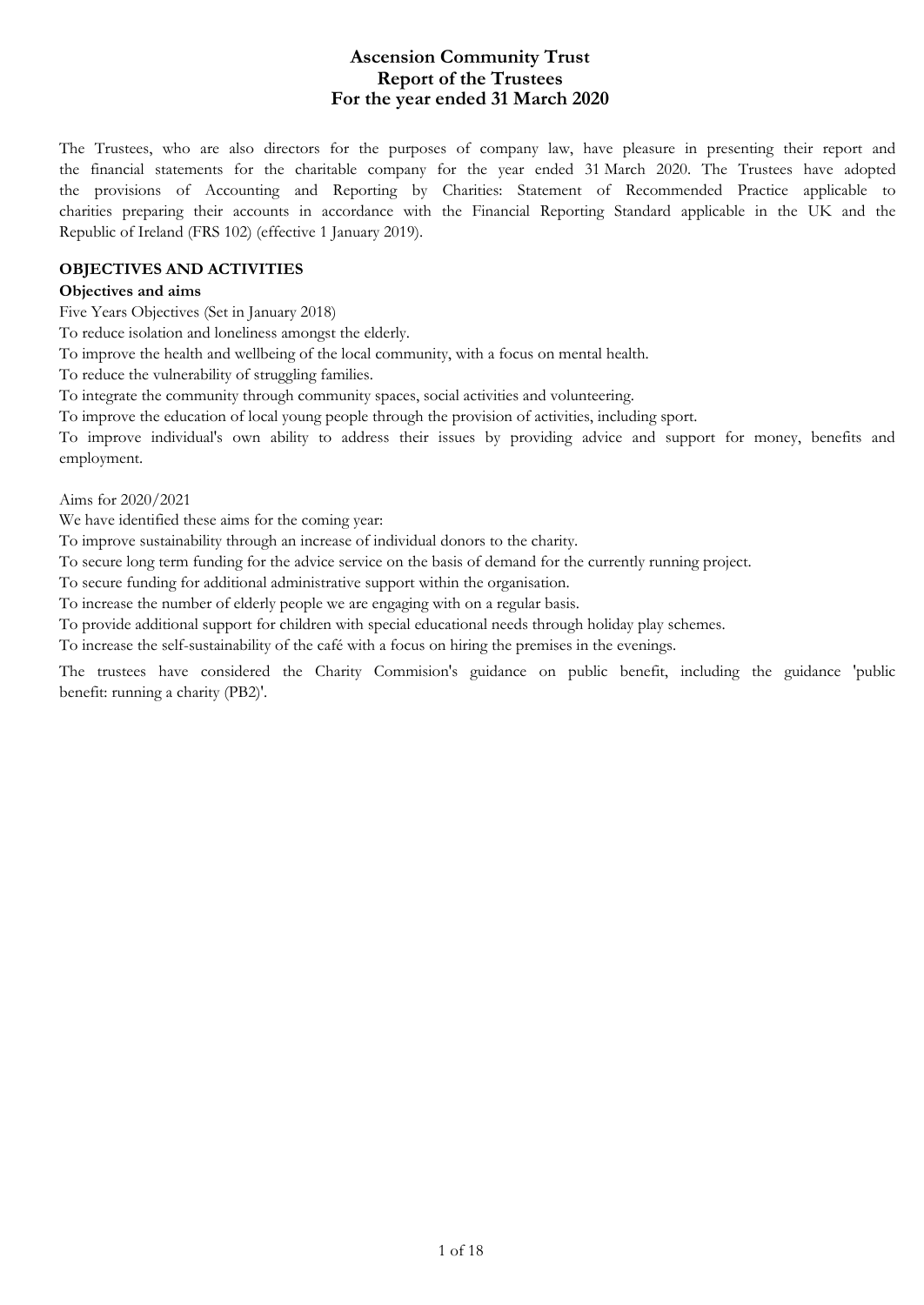### **For the year ended 31 March 2020 Ascension Community Trust Report of the Trustees Continued**

# **ACHIEVEMENTS AND PERFORMANCE**

### **Significant activities**

This financial year has been one of many new projects and activities. This has led to a significant growth in the charity and six new staff members, doubling our staff team. In this financial year we set up an advice service, an afterschool club, a toddler group, a gardening club and an apprenticeship scheme. We have created a new management structure to ensure that communication flows across the whole organisation and everyone's voices are heard. Our accounts reflect the growth in the charity, with a significant increase in grants. We are actively working towards increasing our reserves to create more security for a larger charity. We continue with our mission statement "Enabling the whole community to make the community whole" and the objectives we set in 2018, detailed below.

The COVID-19 pandemic very much overshadowed our work in 19/20, despite only affecting us from March. During March we adapted all of our work to support those directly and indirectly affected by COVID-19 and had to close almost all of our regular activities. Our response involved setting up a 6 day a week food bank working closely with Newham council, who commissioned us to provide emergency food parcels over the weekends and bank holidays. Our advice service changed to telephone appointments only and supported many people facing the financial effects of the pandemic. We set up weekly quiz nights on Facebook live, attracting up to 70 people per quiz. To support those struggling with access to shops, but with secure income, we set up a pay over the phone community shop and delivered to people's homes. We also worked in partnership with West Silvertown Foundation in setting up a shopping buddy scheme for SEN families to provide them with the specific dietary requirements they needed.

#### Project Updates

Ascension Seniors (AKA Elders)

We researched ways to reach more elderly people in the community and learnt that some are more interested in keeping active, feeling useful and engaging with different generations than a traditional 'lunch club'. Therefore, starting October, we changed the format of our Seniors Project. Due to the benefits of intergenerational work, particularly between pre-school children and the elderly, we set up an intergenerational toddler group. This is followed by a free community meal open to all, which should attract more retired people who don't want to be labelled as "Senior" and open up the project to those who can't afford a  $\ell$ 4 meal. In the afternoons we now run a gardening club, also open to all.

#### Garden Café

The café has gone through major staff changes. After Andrew, our café manager, left we hired Tanya who had including employing an excellent new member of staff to oversee all of the community work, completely redecorating the premises in January and implementing a new accessible till system for adults with leaning difficulties. This year we produced an annual programme of events for the whole organisation, which was delivered to every door in Custom House.

#### Children's Work

In January 2020 we set up a five day a week after school club, which aims to be fully self-sustainable within two years. In June we recruited a manager, which allowed time for our new manager to develop relationships with local families, start a new toddler group and complete all the preparations to make the afterschool club a success. Local parents who volunteer and train with us will in return get free spaces for their children to attend the afterschool club. In summer 2019 we ran a mainstream summer scheme for two weeks, followed by one week specifically for children with severe special educational needs. Both schemes were almost full and very popular amongst local families.

AFA

At Ascension Football Academy we saw a significant increase in the number of children attending regularly. This meant we could afford recruit an additional coach to help run the sessions and divide the children into groups of smaller age ranges. We are paying for one of our former attendees who is currently 17 to do FA coaching training whilst he volunteers with us. Once he has completed training and turned 18 he will be eligible to become one of the paid coaches.

We thank God for the opportunities we have had this last year to work within our community empowering local people and enabling them to be the best version of themselves.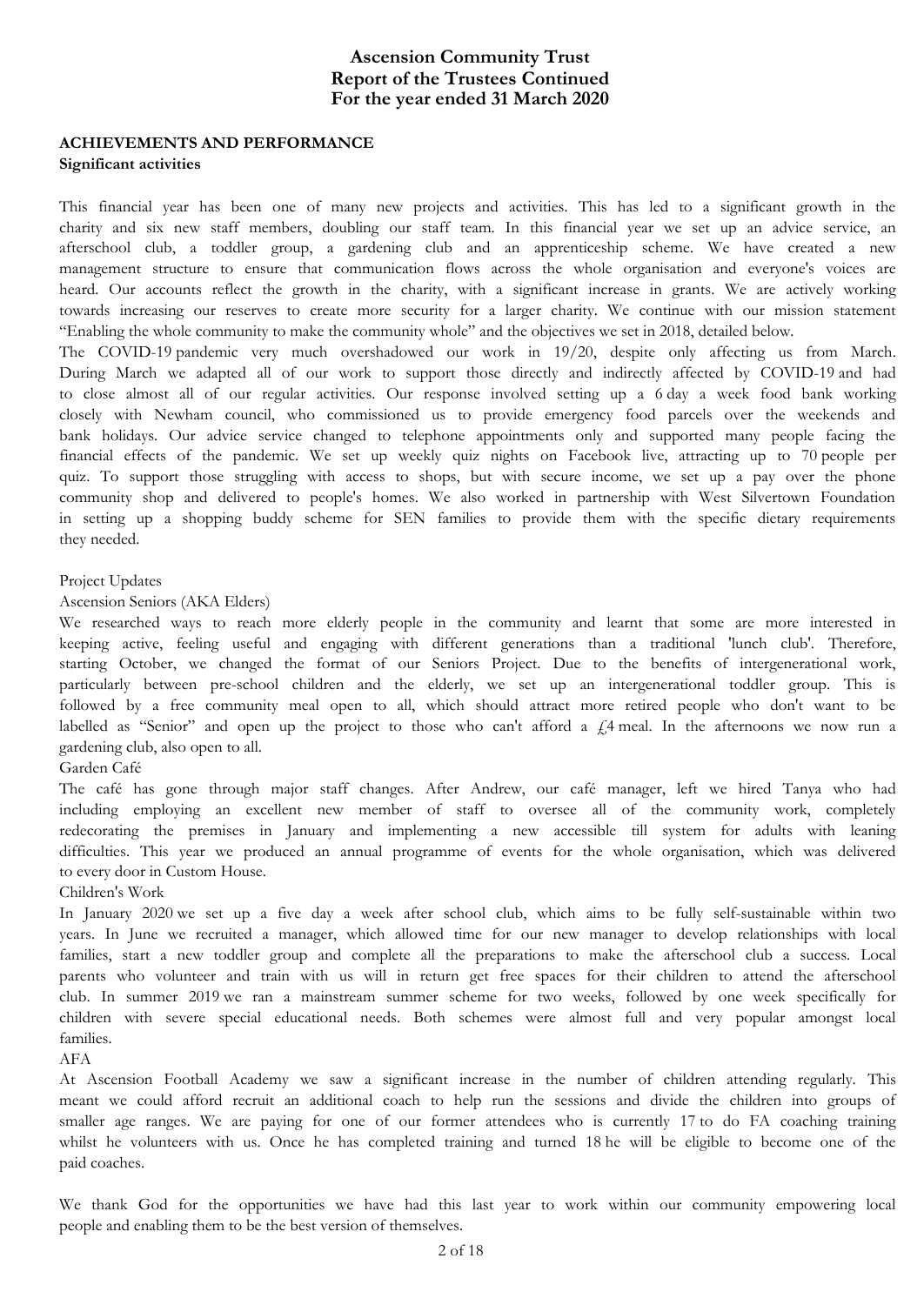### **For the year ended 31 March 2020 Ascension Community Trust Report of the Trustees Continued**

#### **FINANCIAL REVIEW**

#### **Significant events**

#### Principle Funding Sources

We would like to take this opportunity to recognise and thank our many volunteers, donors and funders for their continued support of Ascension Community Trust. Funders during this period include:

Ascension Church Centre Asda Foundation Barchester Healthcare Foundation Chapman Charitable Trust Charles S French Charitable Trust Felsted School Mission Council Ford Britain Trust Henry Smith Charity Invesco Cares Foundation London Aged Christian Society London Borough of Newham London Catalyst London City Airport London Over the Border Morgan Stanley National Citizenship Service National Lottery Community Fund Royal Docks Academy Royal Docks Community Church Royal Docks Trust Sir John Cass Foundation TK Maxx Tove Valley Baptist Fellowship Tudor Trust Woodroffe Benton Foundation Woodward Charitable Trust

### **Reserves**

#### Reserves Policy

The Ascension Community Trust will hold  $f_2$ 5,000 in unrestricted reserves. The board has agreed that the reserves level should stand at 5% of annual operating expenditure. That is because the charity does not own any buildings, the rent for the Garden Community Café can be terminated within 3 months and all salaries paid are set to a fixed term date in line with funding received. The policy will be monitored and reviewed by the board of trustees on an annual basis.

### **REFERENCE AND ADMINISTRATIVE INFORMATION**

| Name of Charity             | Ascension Community Trust |  |
|-----------------------------|---------------------------|--|
| Charity registration number | 1091887                   |  |
| Company registration number | 04184090                  |  |
| Principal address           | Ascension Church Centre   |  |
|                             | Baxter Road               |  |
|                             | Custom House              |  |
|                             | London                    |  |
|                             | E <sub>16</sub> 3HJ       |  |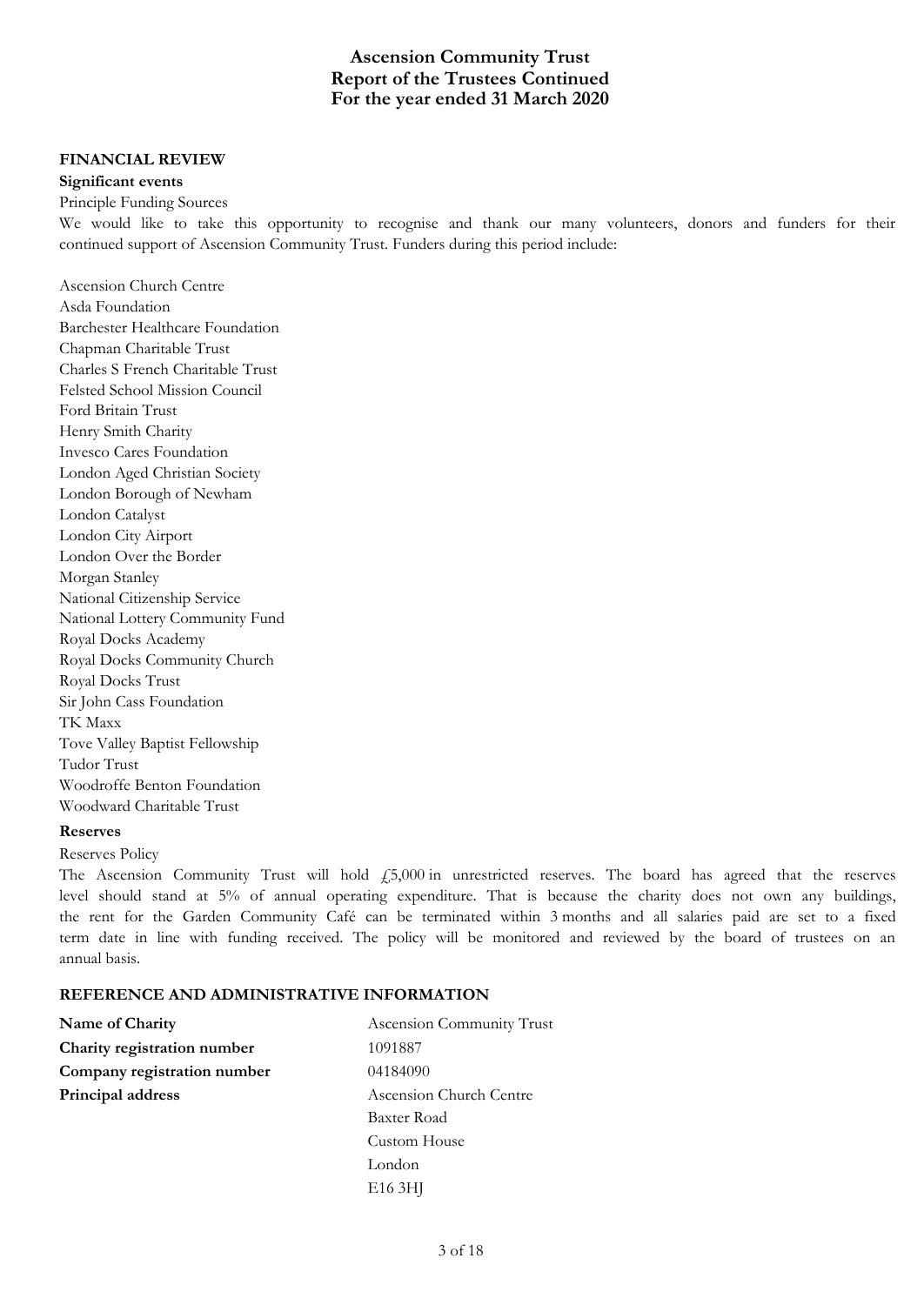# **For the year ended 31 March 2020 Ascension Community Trust Report of the Trustees Continued**

#### **Trustees**

The trustees and officers serving during the year and since the year end were as follows:

Rev'd D Chesney Dr. N J Copsey C G Crombie W J B Lake A MacDonald F Johnson (Appointed: 08 September 2020) MGJ Yeatts (Appointed: 14 July 2020) **Secretary** P H Beaufrere Unit 3 The Courtyard Parsonage Stocks Road Faversham Kent

**Independent examiners** Willis Burnell Ltd.

ME13 0ET

Approved by the Board of Trustees and signed on its behalf by

............................................................................. Rev'd D Chesney

19 November 2020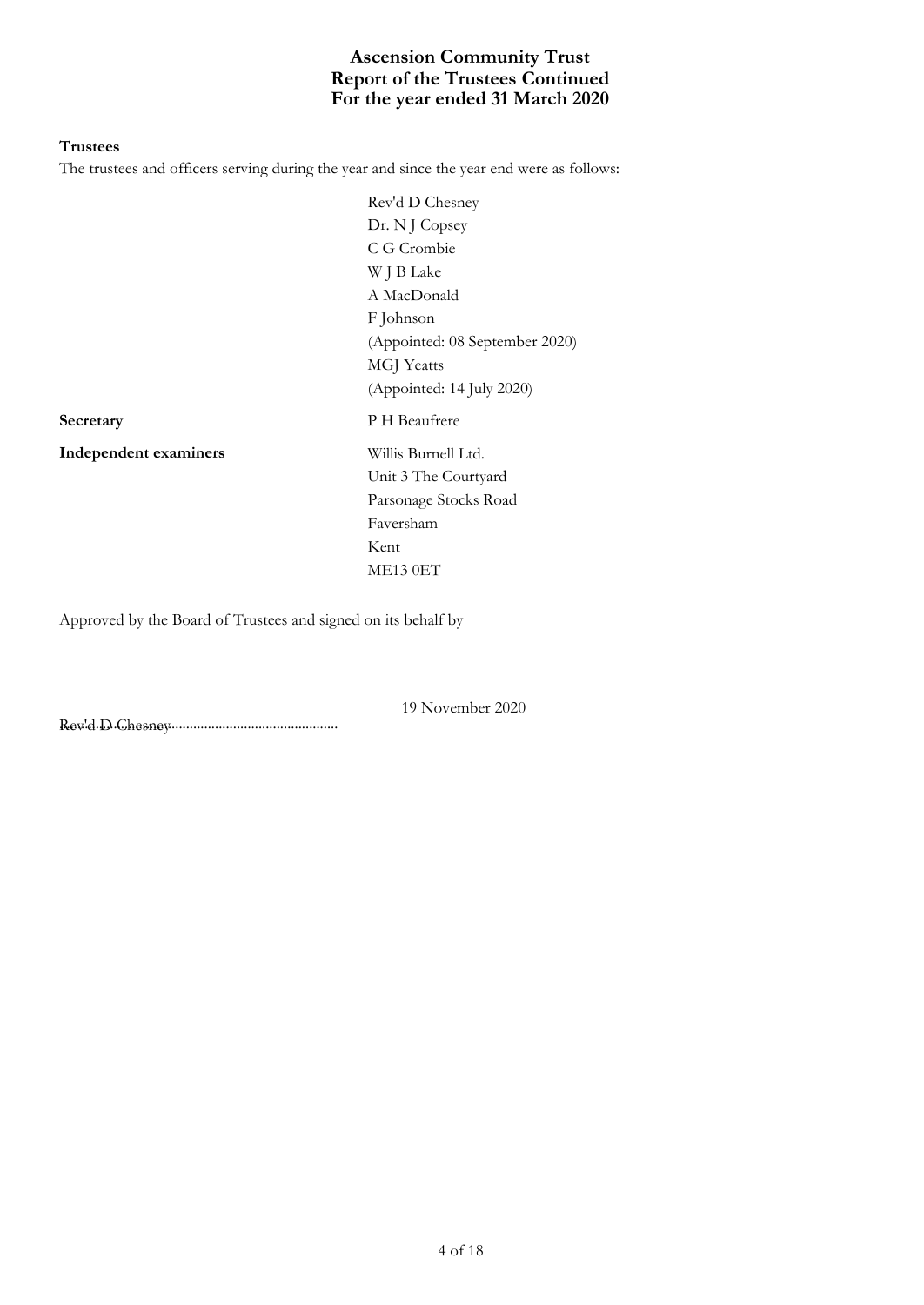## **For the year ended 31 March 2020 Ascension Community Trust Independent Examiners Report to the Trustees**

I report to the trustees on my examination of the accounts of the charitable company for the year ended 31 March 2020.

### **Responsibilities and basis of report**

As the charity Trustees, who are also directors for the purposes of company law, are responsible for the preparation of the accounts in accordance with the requirements of the Companies Act 2006 ('the 2006 Act').

Having satisfied myself that the accounts of the Company are not required to be audited under Part 16 of the 2006 Act and are eligible for independent examination, I report in respect of my examination of your charity's accounts carried out under section 145 of the Charities Act 2011 ('the 2011 Act'). In carrying out my examination I have followed the Directions given by the Charity Commission under section 145(5)(b) of the 2011 Act.

### **Independent examiners statement**

I have completed my examination. I confirm that no matters have come to my attention in connection with the examination giving me cause to believe that in any material respect:

1. accounting records were not kept in respect of the Company as required by section 386 of the 2006 Act; or

2. the accounts do not accord with those records; or

3. the accounts do not comply with the requirements of section 396 of the 2006 Act other than any requirement that the accounts give a 'true and fair view' which is not a matter considered as part of an independent examination; or

4. the accounts have not been prepared in accordance with the methods and principles of the Statement of Recommended Practice for accounting and reporting by charities applicable to charities preparing their accounts in accordance with the Financial Reporting Standard applicable in the UK and Republic of Ireland (FRS 102).

I have no concerns and have come across no other matters in connection with the examination to which attention should be drawn in this report in order to enable a proper understanding of the accounts to be reached.

Willis Burnell Ltd. Unit 3 The Courtyard Parsonage Stocks Road Faversham Kent ME13 0ET

19 November 2020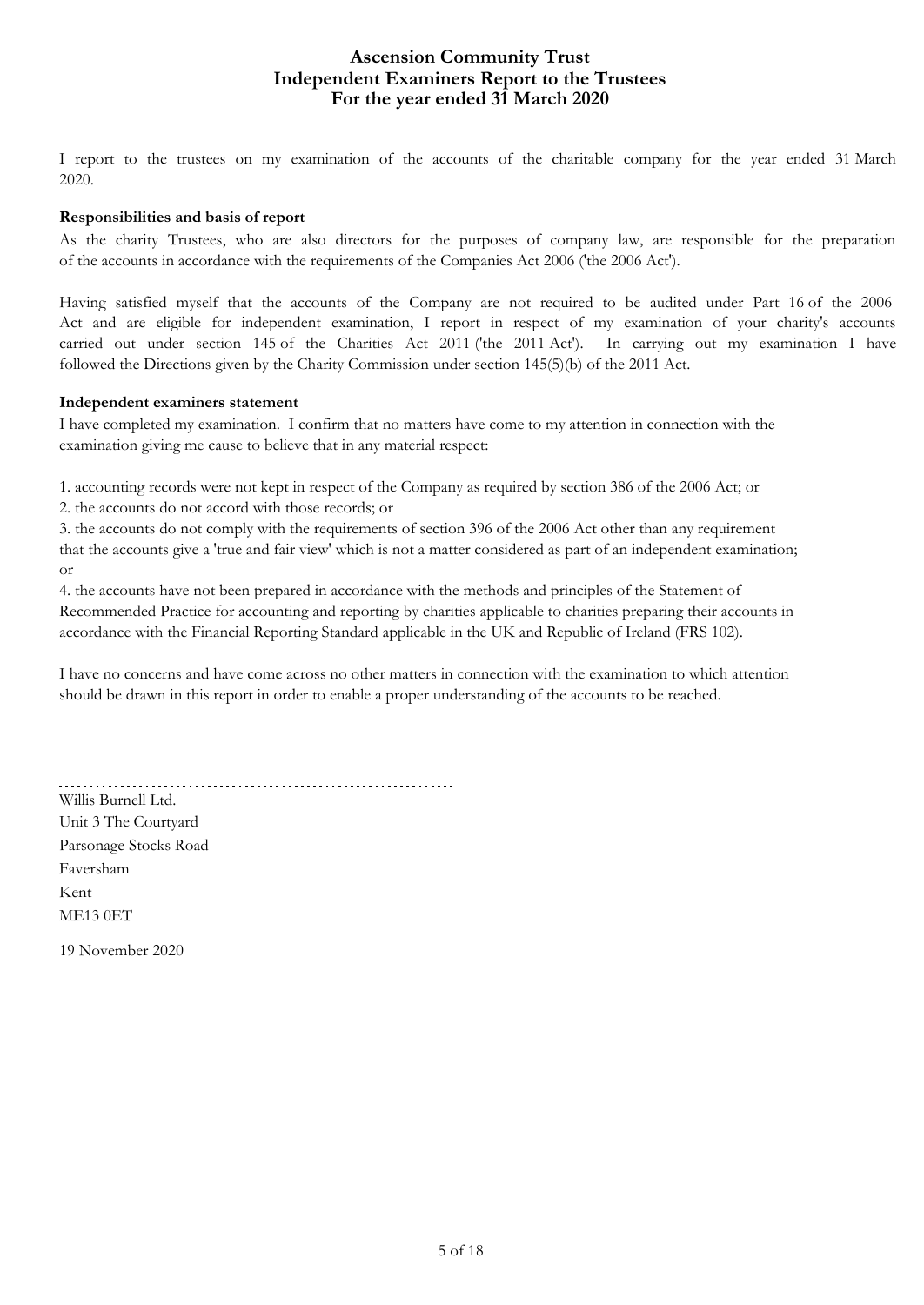# **For the year ended 31 March 2020 Ascension Community Trust Statement of Financial Activities (including Income and Expenditure Account)**

|                                | <b>Notes</b> | Unrestricted<br>funds     | Restricted<br>funds | 2020       | 2019       |
|--------------------------------|--------------|---------------------------|---------------------|------------|------------|
|                                |              | $\boldsymbol{\mathit{f}}$ | £                   | £          | £          |
| Income and endowments          |              |                           |                     |            |            |
| from:                          |              |                           |                     |            |            |
| Donations and legacies         | 2            | 11,453                    | 174,085             | 185,538    | 81,724     |
| Charitable activities          | 3            |                           | 9,919               | 9,919      | 7,839      |
| Other trading activites        | 4            | 27,290                    | 495                 | 27,785     | 38,217     |
| Total                          |              | 38,743                    | 184,499             | 223,242    | 127,780    |
| Expenditure on:                |              |                           |                     |            |            |
| Raising funds                  | 5/6          | (39, 363)                 | (25, 441)           | (64, 804)  | (92, 831)  |
| Charitable activities          | 7/8          |                           | (108, 132)          | (108, 132) | (39, 425)  |
| Total                          |              | (39, 363)                 | (133, 573)          | (172, 936) | (132, 256) |
| Net income/expenditure         |              | (620)                     | 50,926              | 50,306     | (4, 476)   |
| <b>Reconciliation of funds</b> |              |                           |                     |            |            |
| Total funds brought forward    |              | 9,055                     | 17,404              | 26,459     | 30,935     |
| Total funds carried forward    |              | 8,435                     | 68,330              | 76,765     | 26,459     |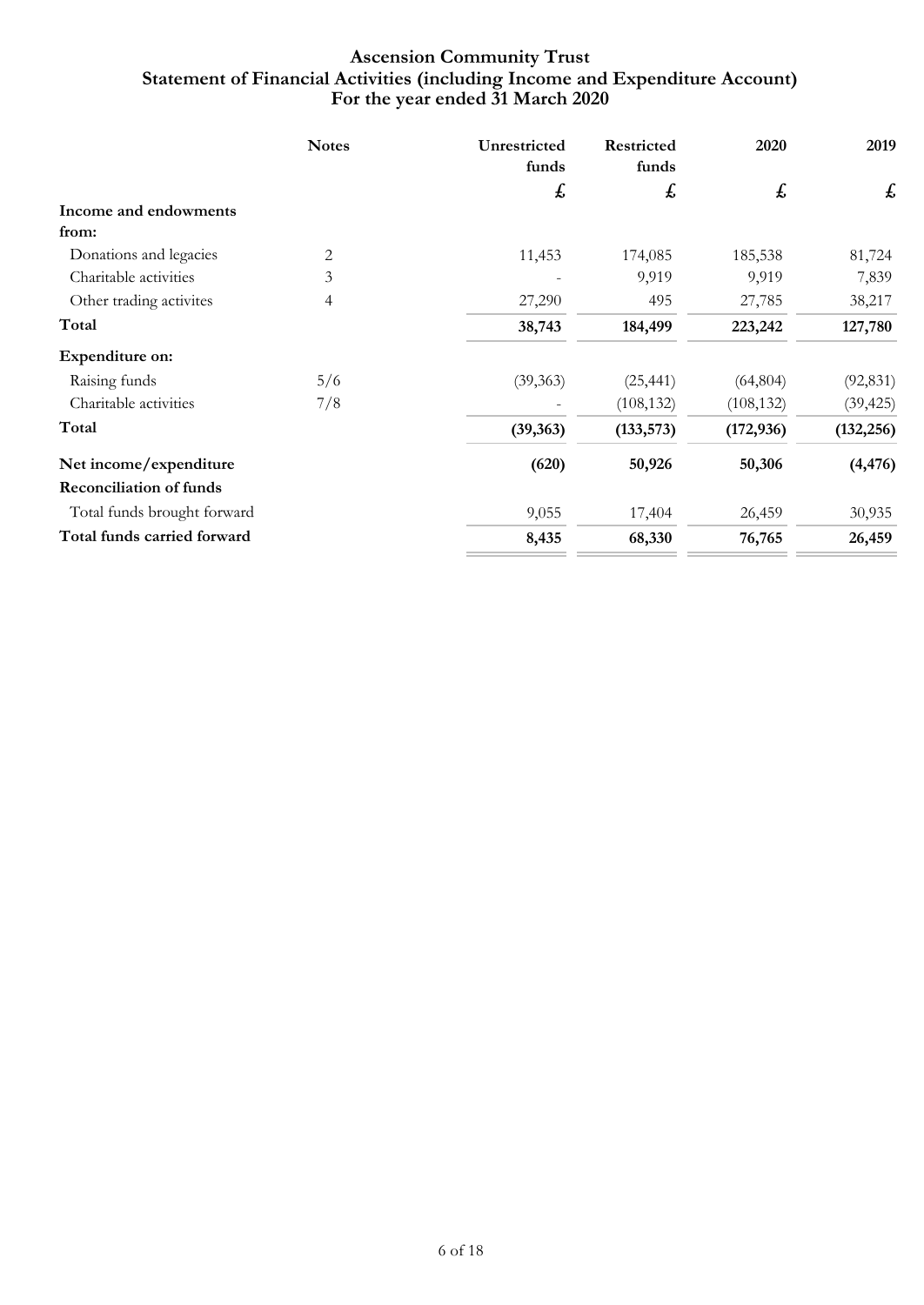# **As at 31 March 2020 Ascension Community Trust Statement of Financial Position**

|                                                | <b>Notes</b> | 2020    | 2019      |
|------------------------------------------------|--------------|---------|-----------|
|                                                |              | £       | £         |
| <b>Fixed assets</b>                            |              |         |           |
| Tangible assets                                | 13           | 7,658   | 5,325     |
|                                                |              | 7,658   | 5,325     |
| <b>Current assets</b>                          |              |         |           |
| Debtors                                        | 14           | 107     | 1,372     |
| Cash at bank and in hand                       |              | 71,469  | 44,557    |
|                                                |              | 71,576  | 45,929    |
| Creditors: amounts falling due within one year | 15           | (2,469) | (24, 795) |
| Net current assets                             |              | 69,107  | 21,134    |
| Total assets less current liabilities          |              | 76,765  | 26,459    |
| Net assets                                     |              | 76,765  | 26,459    |
| The funds of the charity                       |              |         |           |
| Restricted income funds                        | 16           | 68,330  | 17,404    |
| Unrestricted income funds                      | 16           | 8,435   | 9,055     |
| Total funds                                    |              | 76,765  | 26,459    |

For the year ended 31 March 2020 the company was entitled to exemption from audit under section 477 of the Companies Act 2006 relating to small companies.

The members have not required the company to obtain an audit of its accounts for the year in question in accordance with section 476,

The trustees acknowledge their responsibilities for complying with the requirements of the Act with respect to accounting records and the preparation of accounts. These accounts have been prepared in accordance with the provisions applicable to companies subject to the small companies' regime.

The financial statements were approved and authorised for issue by the Board and signed on its behalf by:

Rev'd D Chesney Trustee 19 November 2020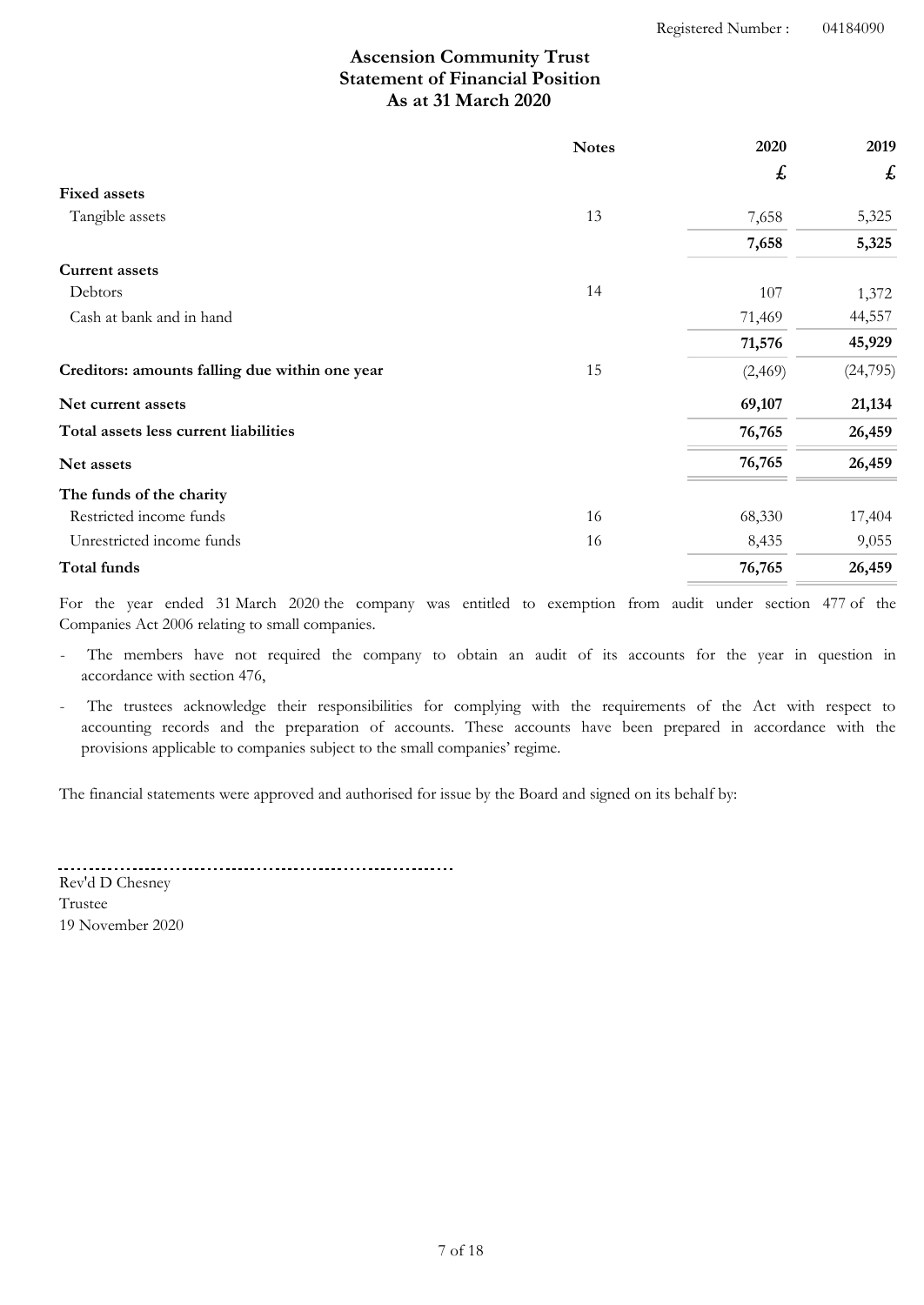#### **1. Accounting Policies**

#### **Basis of accounting**

The financial statements have been prepared under the historical cost convention, except for investments which are included at market value and the revaluation of certain fixed assets and in accordance with the Charities SORP (FRS 102) 'Accounting and Reporting by Charities: Statement of Recommended Practice applicable to charities preparing their accounts in accordance with the Financial Reporting Standard applicable in the UK and Republic of Ireland (FRS 102) (effective 1 January 2019)', Financial Reporting Standard 102 the Financial Reporting Standard applicable in the UK and Republic of Ireland (FRS 102), and the Companies Act 2006.

Ascension Community Trust meets the definition of a public benefit entity under FRS 102. Assets and liabilities are initially recognised at historical cost or transaction value unless otherwise stated in the relevant accounting policy note(s).

#### **Statement of cash flows**

The Trustees have taken advantage of the exemption in SORP FRS 102 from including a cash flow statement in the financial statements on the grounds that the charitable company is small.

#### **Incoming resources**

All incoming resources are included in the statement of financial activities when the Charity is entitled to the income and the amount can be quantified with reasonable accuracy. The following specific policies are applied to particular categories of income:

#### **Resources expended**

Liabilities are recognised as resources expended when there is a legal or constructive obligation committing the Charity to the expenditure:

### **Tangible fixed assets**

Tangible fixed assets, other than freehold land, are stated at cost or valuation less depreciation and any provision for impairment. Depreciation is provided at rates calculated to write off the cost or valuation of fixed assets, less their estimated residual value, over their expected useful lives on the following basis:

| Land and buildings  | Over the life of the lease Straight line |
|---------------------|------------------------------------------|
| Plant and machinery | 25% Reducing balance                     |

#### **Irrecoverable VAT**

Irrecoverable VAT is included in the Statement of Financial Activities, and is reported as part of the expenditure to which it relates.

#### **2. Income from donations and legacies**

|                    | Unrestricted<br>funds | <b>Restricted</b><br>funds | 2020    | 2019   |
|--------------------|-----------------------|----------------------------|---------|--------|
|                    | 圡                     | ょ                          | た       | £      |
| Donations received | 1,873                 | 1,122                      | 2,995   | 3,322  |
| Grants received    | 9,580                 | 172,963                    | 182,543 | 78,402 |
|                    | 11,453                | 174,085                    | 185,538 | 81,724 |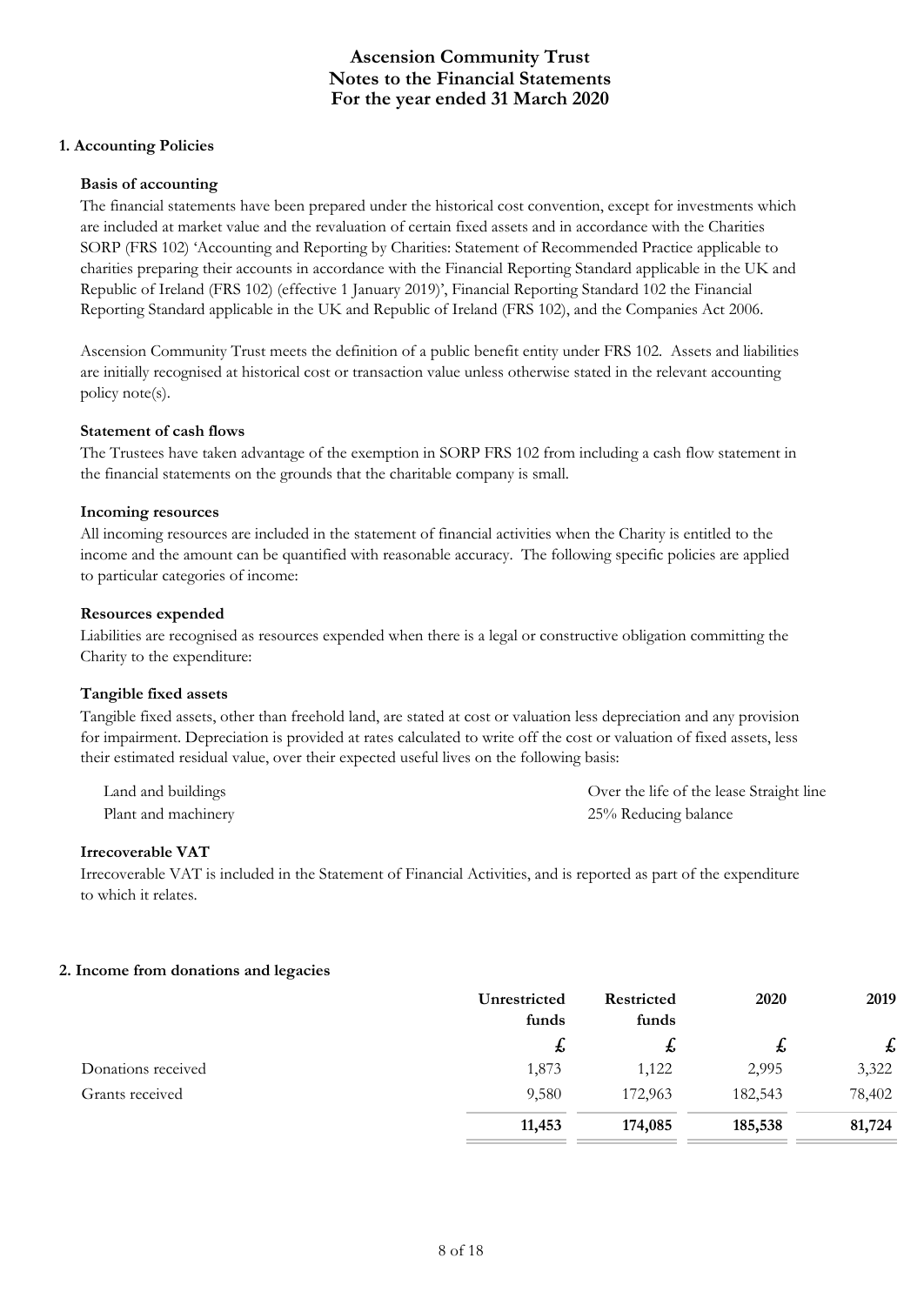### **3. Income from charitable activities**

|                                      | 2020             | 2019  |
|--------------------------------------|------------------|-------|
|                                      | $\boldsymbol{t}$ | £     |
| <b>Restricted funds</b>              |                  |       |
| Ascension Football Academy           |                  |       |
| Income from charitable<br>activities | 6,549            | 3,909 |
| <b>Elders Activities</b>             |                  |       |
| Income from charitable<br>activities | 3,370            | 3,930 |
|                                      | 9,919            | 7,839 |
|                                      |                  |       |

### **4. Income earned from other activities**

|                                          | Unrestricted<br>funds | <b>Restricted</b><br>funds | 2020   | 2019   |
|------------------------------------------|-----------------------|----------------------------|--------|--------|
|                                          | t,                    | ょ                          | た      | £      |
| Shop income                              | 26,980                |                            | 26,980 | 37,010 |
| Other activities for generating<br>funds | 310                   | 495                        | 805    | 1,207  |
|                                          | 27,290                | 495                        | 27,785 | 38,217 |

### **5. Expenditure on generating donations and legacies**

|               | Unrestricted<br>funds | Restricted<br>funds | 2020   | 2019   |
|---------------|-----------------------|---------------------|--------|--------|
|               | ょ                     | ょ                   | ょ      | £      |
| Donations     | 1,720                 | -                   | 1,720  | 1,206  |
| Support costs | 8,568                 | 25,441              | 34,009 | 33,840 |
|               | 10,288                | 25,441              | 35,729 | 35,046 |

### **6. Expenditure on other trading activities**

|                           | 2020             | 2019                      |
|---------------------------|------------------|---------------------------|
|                           | $\boldsymbol{t}$ | $\boldsymbol{\mathit{f}}$ |
| <b>Unrestricted funds</b> |                  |                           |
| Shop costs                | 29,075           | 57,785                    |
|                           | 29,075           | 57,785                    |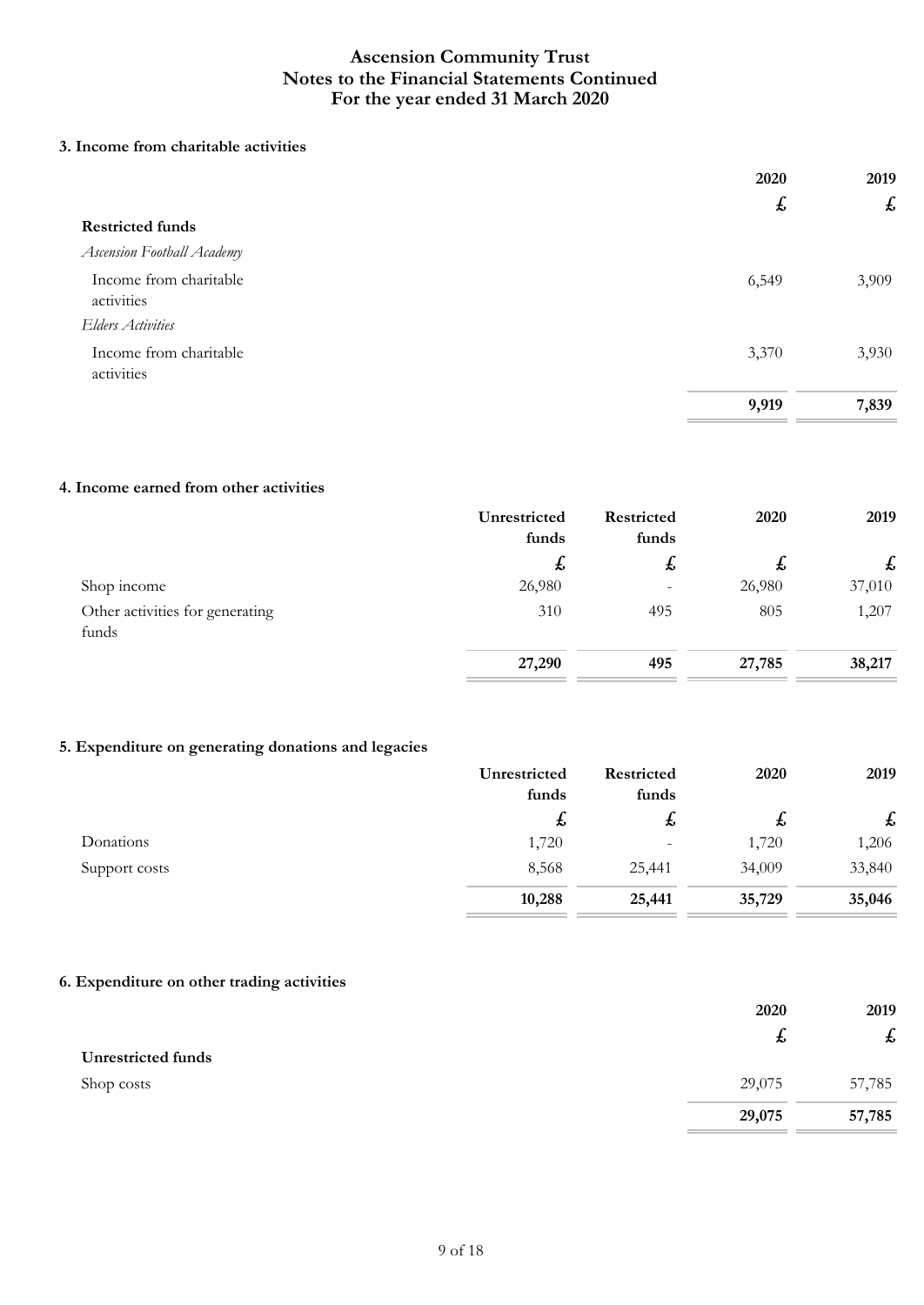# **7. Costs of charitable activities by fund type**

|                            | 2020    | 2019               |
|----------------------------|---------|--------------------|
|                            | £       | $\pmb{\mathit{f}}$ |
| <b>Restricted funds</b>    |         |                    |
| Ascension Football Academy | 5,743   | 6,832              |
| <b>Elders Activities</b>   | 18,772  | 17,236             |
| Community Work             | 53,061  | 8,637              |
| Art Recovery               | 1,612   | 2,785              |
| Children and Families      | 28,944  | 3,935              |
|                            | 108,132 | 39,425             |

### **8. Costs of charitable activities by activity type**

|                                | 2020    | 2019                      |
|--------------------------------|---------|---------------------------|
|                                | £       | $\boldsymbol{\mathit{f}}$ |
| Activities undertaken directly |         |                           |
| Ascension Football Academy     | 5,743   | 6,832                     |
| <b>Elders Activities</b>       | 18,772  | 17,236                    |
| Community Work                 | 53,061  | 8,637                     |
| Art Recovery                   | 1,612   | 2,785                     |
| Children and Families          | 28,944  | 3,935                     |
|                                | 108,132 | 39,425                    |

### **9. Analysis of support costs**

|                  | 2020   | 2019                      |
|------------------|--------|---------------------------|
|                  | £,     | $\boldsymbol{\mathit{f}}$ |
| Management       | 27,517 | 27,791                    |
| Human Resources  | 335    | $\overline{\phantom{0}}$  |
| Governance costs | 6,157  | 6,049                     |
|                  | 34,009 | 33,840                    |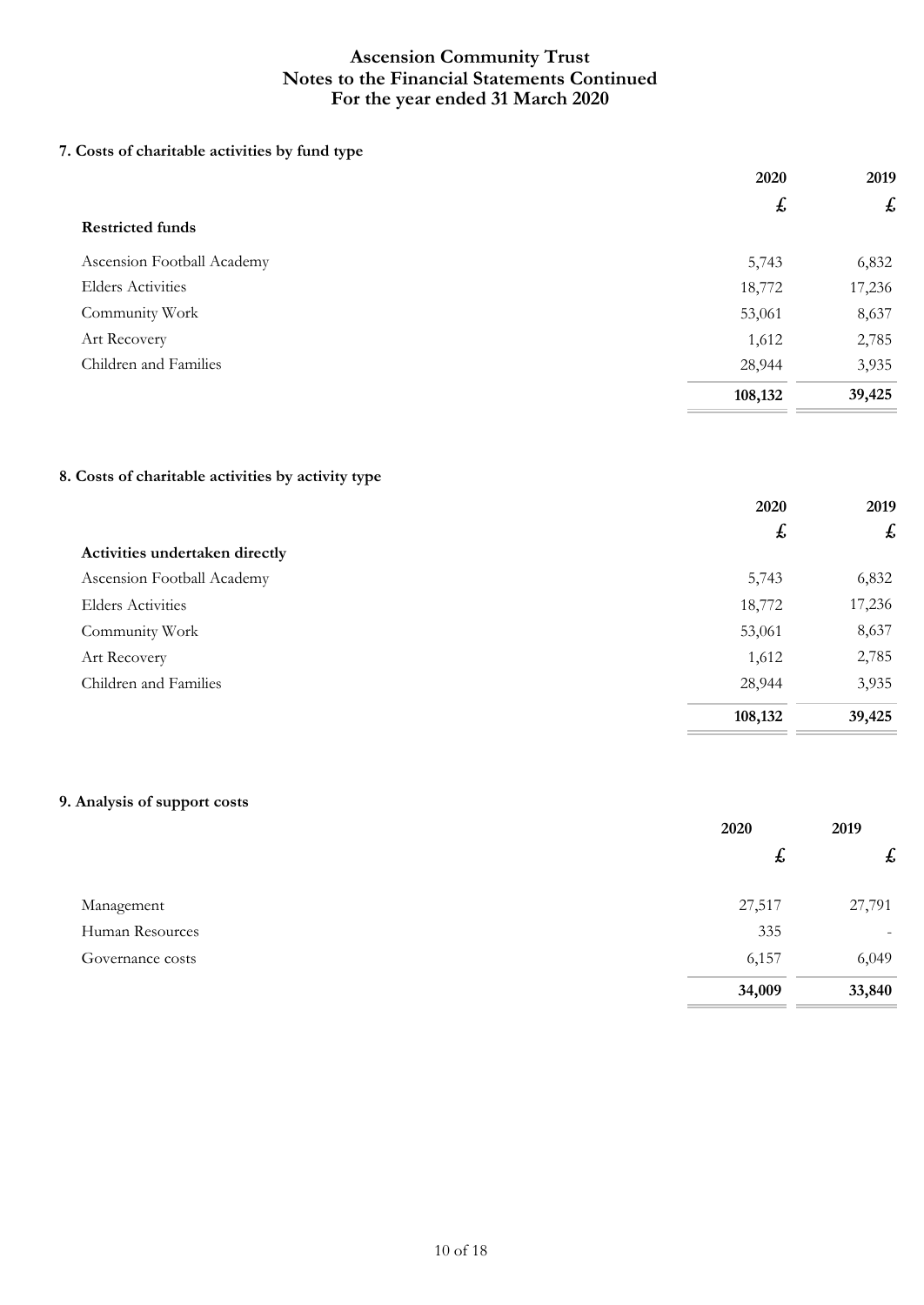### **10. Net income/(expenditure) for the year**

This is stated after charging/(crediting):

|                                    | 2020  | 2019  |
|------------------------------------|-------|-------|
|                                    |       | £     |
| Depreciation of owned fixed assets | 2,553 | 1,758 |
| Accountancy fees                   | 1,754 | 1,737 |
| Staff pension contributions        | 627   | 271   |

### **11. Staff costs**

Total staff costs for the year ended 31 March 2020 were:

|                       | 2020    | 2019         |
|-----------------------|---------|--------------|
|                       | £       | $\mathbf{f}$ |
| Salaries and wages    | 98,072  | 61,702       |
| Social security costs | 1,846   | 530          |
| Pension costs         | 627     | 271          |
|                       | 100,545 | 62,503       |

### **12. Comparative for the Statement of Financial Activities**

|                                | Unrestricted<br>funds | <b>Restricted</b><br>funds | 2019       |
|--------------------------------|-----------------------|----------------------------|------------|
|                                | £                     | £                          | £          |
| Income and endowments from:    |                       |                            |            |
| Donations and legacies         | 50,424                | 31,300                     | 81,724     |
| Charitable activities          |                       | 7,839                      | 7,839      |
| Other trading activites        | 37,774                | 443                        | 38,217     |
| Total                          | 88,198                | 39,582                     | 127,780    |
| <b>Expenditure on:</b>         |                       |                            |            |
| Raising funds                  | (62, 347)             | (24, 435)                  | (86, 782)  |
| Charitable activities          | (11, 422)             | (28,003)                   | (39, 425)  |
| Total                          | (73,769)              | (52, 438)                  | (126, 207) |
| Net income/expenditure         | 14,429                | (12, 856)                  | 1,573      |
| <b>Reconciliation of funds</b> |                       |                            |            |
| Total funds brought forward    | (32)                  | 30,967                     | 30,935     |
| Total funds carried forward    | 14,397                | 18,111                     | 32,508     |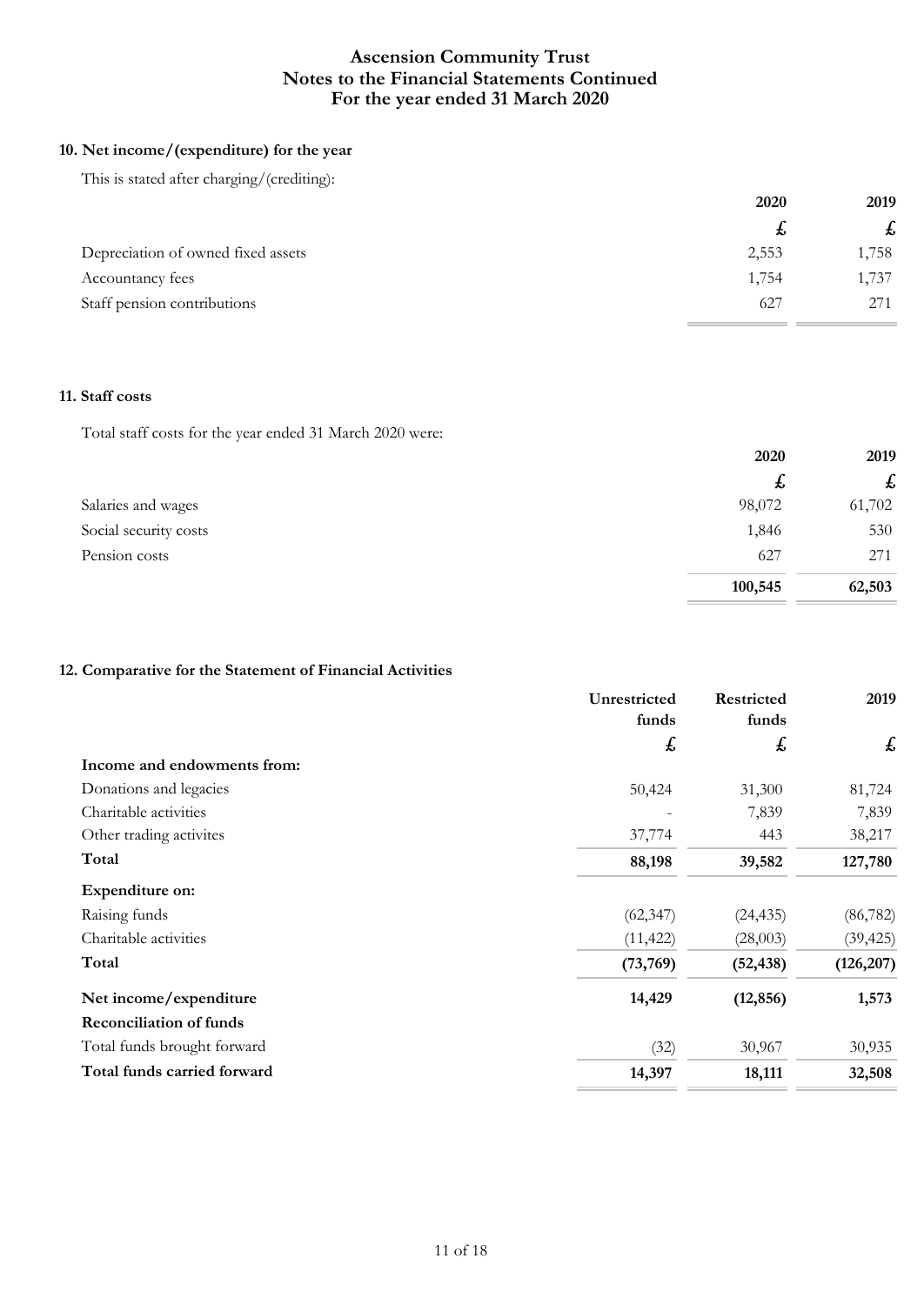# **13. Tangible fixed assets**

| Cost or valuation | Land and<br>buildings | Fixtures and<br>fittings | Total              |
|-------------------|-----------------------|--------------------------|--------------------|
|                   | £                     | £                        | $\pmb{\mathit{f}}$ |
| At 01 April 2019  | 44,688                | 25,726                   | 70,414             |
| Additions         |                       | 4,886                    | 4,886              |
| At 31 March 2020  | 44,688                | 30,612                   | 75,300             |
| Depreciation      |                       |                          |                    |
| At 01 April 2019  | 44,688                | 20,401                   | 65,089             |
| Charge for year   |                       | 2,553                    | 2,553              |
| At 31 March 2020  | 44,688                | 22,954                   | 67,642             |
| Net book values   |                       |                          |                    |
| At 31 March 2020  |                       | 7,658                    | 7,658              |
| At 31 March 2019  |                       | 5,325                    | 5,325              |

### **14. Debtors**

|                                | 2020                     | 2019  |
|--------------------------------|--------------------------|-------|
|                                | た                        | £     |
| Amounts due within one year:   |                          |       |
| Prepayments and accrued income | $\overline{\phantom{a}}$ | 1,372 |
| Other debtors                  | 107                      |       |
|                                | 107                      | 1,372 |

### **15. Creditors: amounts falling due within one year**

|                              | 2020  | 2019                      |
|------------------------------|-------|---------------------------|
|                              | ょ     | $\boldsymbol{\mathit{f}}$ |
| Other creditors              | 969   | 795                       |
| Accruals and deferred income | 1,500 | 24,000                    |
|                              | 2,469 | 24,795                    |

 $\equiv$  $\overline{\phantom{a}}$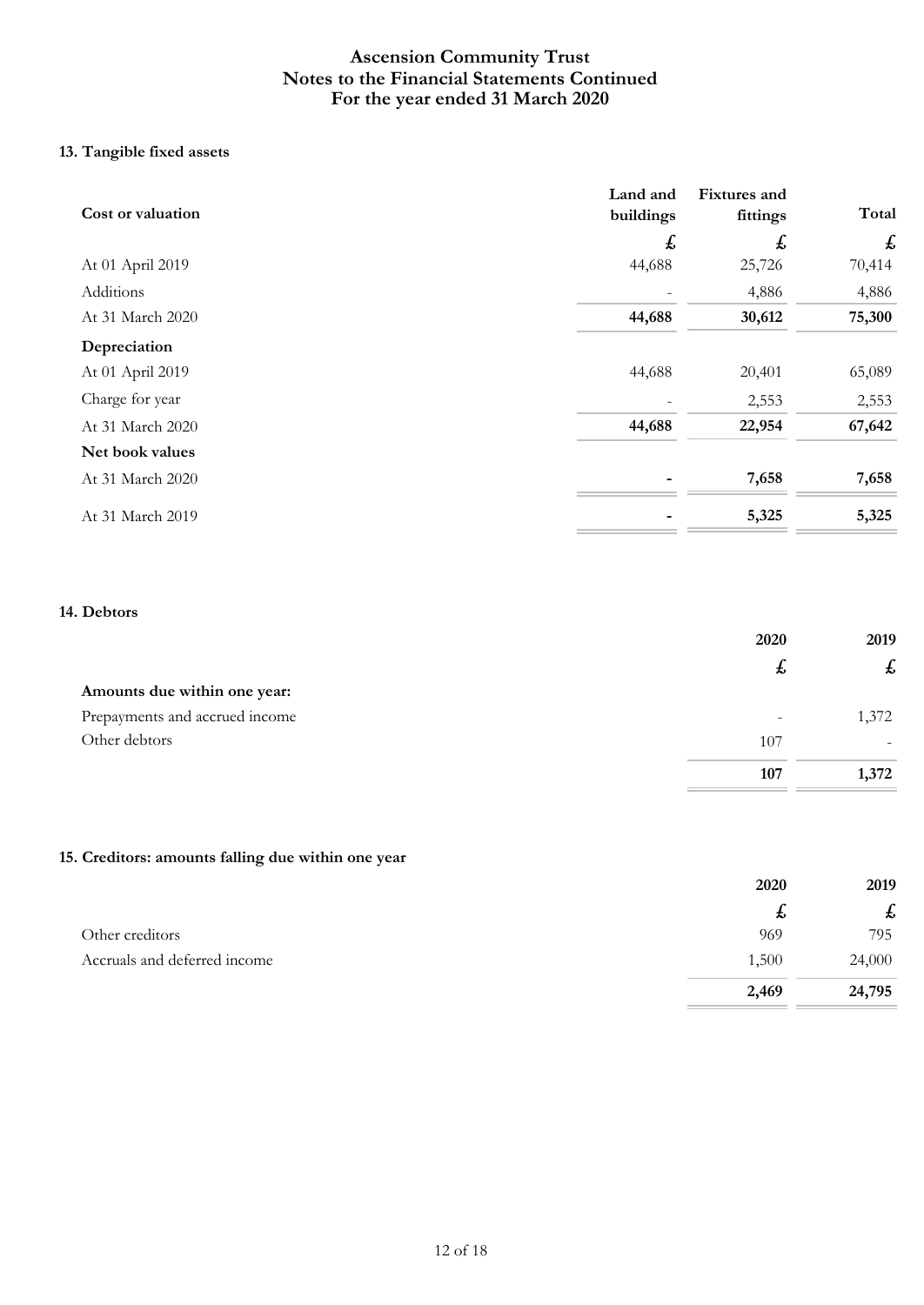### **16. Movement in funds**

### **Unrestricted Funds**

|                        | <b>Balance</b> at<br>01/04/2019 | Incoming<br>resources | Outgoing<br>resources        | <b>Transfers</b>             | <b>Balance</b> at<br>31/03/2020 |
|------------------------|---------------------------------|-----------------------|------------------------------|------------------------------|---------------------------------|
|                        | $\mathbf{f}$                    | £                     | $\mathbf{f}$                 | $\mathbf{t}$                 | $\pmb{\mathit{f}}$              |
| Designated             |                                 |                       |                              |                              |                                 |
| <b>General Reserve</b> | 5,000                           | $\qquad \qquad -$     | $\qquad \qquad \blacksquare$ |                              | 5,000                           |
| General                |                                 |                       |                              |                              |                                 |
| Garden Cafe            | 253                             | 27,523                | (29,075)                     |                              | (1,299)                         |
| General                | 3,802                           | 11,220                | (10, 288)                    | $\qquad \qquad \blacksquare$ | 4,734                           |
|                        | 9,055                           | 38,743                | (39, 363)                    |                              | 8,435                           |

#### **Unrestricted Funds - Previous year**

|                        | <b>Balance</b> at<br>01/04/2018 | Incoming<br>resources        | Outgoing<br>resources | <b>Transfers</b> | <b>Balance</b> at<br>31/03/2019 |
|------------------------|---------------------------------|------------------------------|-----------------------|------------------|---------------------------------|
|                        | $\boldsymbol{f}$                | $\boldsymbol{t}$             | $\boldsymbol{t}$      | $\boldsymbol{t}$ | £                               |
| Designated             |                                 |                              |                       |                  |                                 |
| <b>General Reserve</b> | 5,000                           | $\qquad \qquad \blacksquare$ |                       |                  | 5,000                           |
| General                |                                 |                              |                       |                  |                                 |
| Garden Cafe            | 422                             | 75,690                       | (69, 859)             | (6,000)          | 253                             |
| General                | (5, 454)                        | 12,508                       | (9,252)               | 6,000            | 3,802                           |
|                        | (32)                            | 88,198                       | (79, 111)             |                  | 9,055                           |

### **Purpose of unrestricted Funds**

Garden Cafe

To provide finance for activities within the Garden Cafe.

### General Reserve

To provide working capital

#### General

To fulfill the charity's general objectives.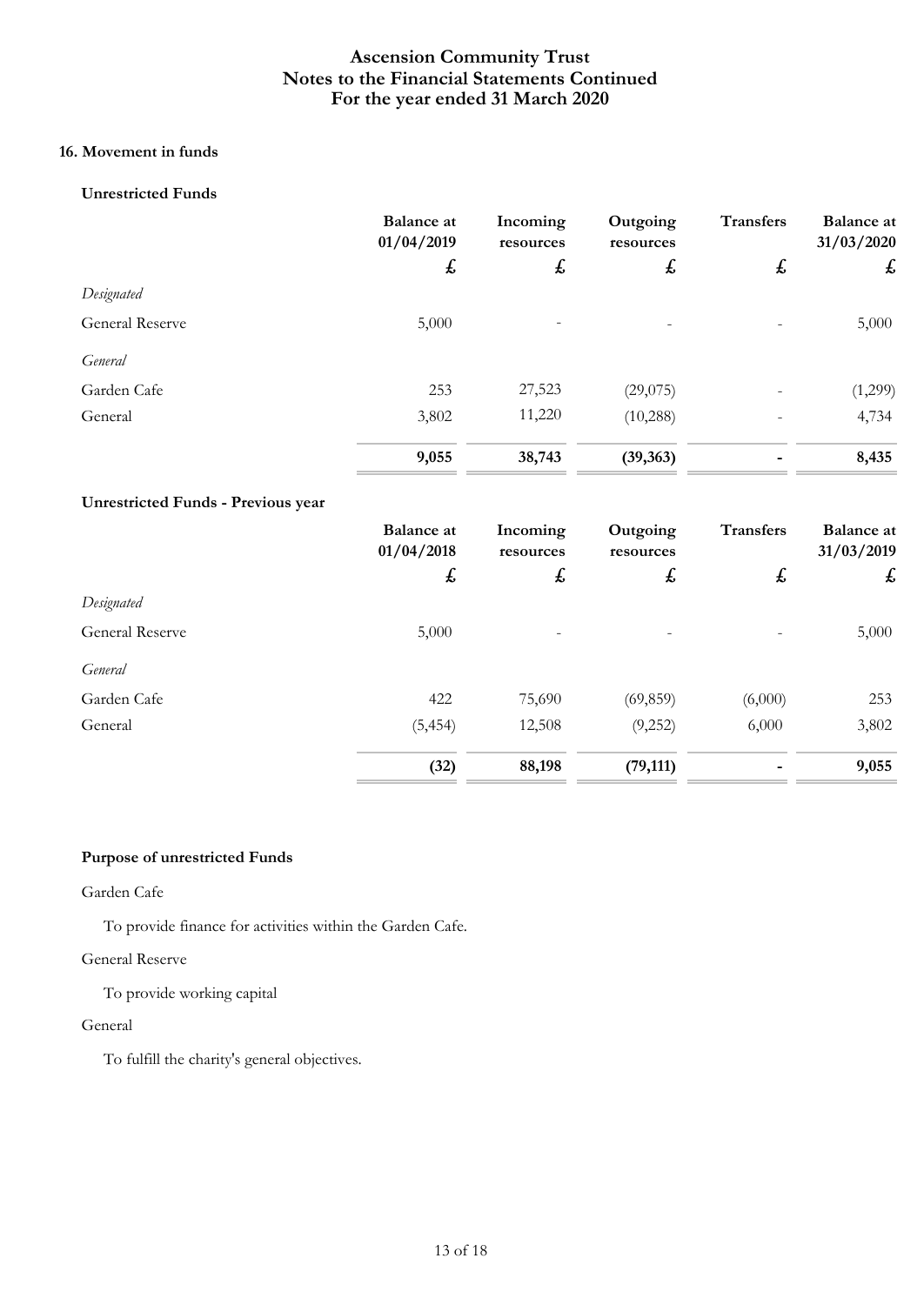### **Restricted Funds**

|                          | <b>Balance at</b><br>01/04/2019 | Incoming<br>resources | Outgoing<br>resources | <b>Balance at</b><br>31/03/2020 |
|--------------------------|---------------------------------|-----------------------|-----------------------|---------------------------------|
|                          | $\mathbf{f}$                    | $\mathbf{f}$          | £                     | $\mathbf{f}$                    |
| <b>CEO</b>               | (1,219)                         | 47,267                | (25, 441)             | 20,607                          |
| Children and families    | 21                              | 46,885                | (28, 944)             | 17,962                          |
| <b>Elders Activities</b> | 1,099                           | 26,055                | (18, 772)             | 8,382                           |
| Football Academy         | 2,062                           | 6,859                 | (5, 743)              | 3,178                           |
| Garden Cafe              | 15,441                          | 57,433                | (54, 673)             | 18,201                          |
|                          | 17,404                          | 184,499               | (133, 573)            | 68,330                          |

### **Restricted Funds - Previous year**

|                          | <b>Balance at</b><br>01/04/2018 | Incoming<br>resources | Outgoing<br>resources | <b>Balance at</b><br>31/03/2019 |
|--------------------------|---------------------------------|-----------------------|-----------------------|---------------------------------|
|                          | £                               | $\mathbf{f}$          | £                     | $\mathbf{f}$                    |
| <b>CEO</b>               | $\overline{\phantom{0}}$        | 23,923                | (25, 142)             | (1,219)                         |
| Children and families    |                                 | 3,956                 | (3,935)               | 21                              |
| <b>Elders Activities</b> | 11,925                          | 6,410                 | (17,236)              | 1,099                           |
| Football Academy         | 3,601                           | 5,293                 | (6, 832)              | 2,062                           |
| Garden Cafe              | 15,441                          |                       |                       | 15,441                          |
|                          | 30,967                          | 39,582                | (53, 145)             | 17,404                          |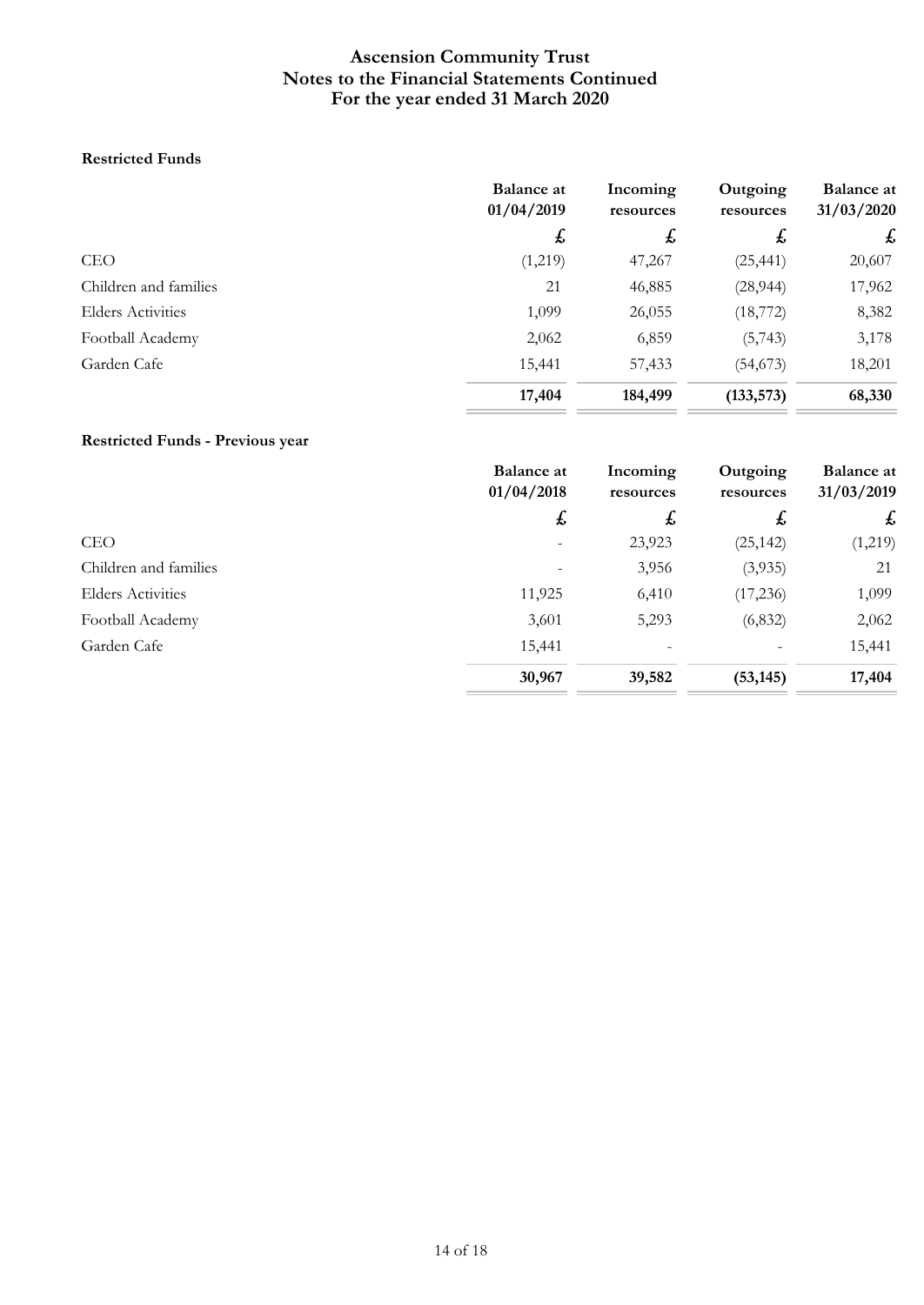### **Purpose of restricted funds**

#### Football Academy

To provide equipment and training resources for the Football Academy.

### Garden Cafe Refurbishments

To finance refurbishments to the Garden Cafe.

### Elders Activities

To finance a range of activities focused on older members of the community.

### Ascension Arts

To promote the arts within the community.

### Garden Cafe

To provide staffing for the Garden Cafe

#### CEO

Provision of employment costs for CEO.

### Children and families

Provide facilities for families with children in the community.

#### **17. Analysis of net assets between funds**

|                           | fixed assets             | Tangible Net current<br>assets /<br>(liabilities) | Net Assets |
|---------------------------|--------------------------|---------------------------------------------------|------------|
|                           | £                        | £                                                 | £          |
| <b>Unrestricted funds</b> |                          |                                                   |            |
| General                   |                          |                                                   |            |
| Garden Cafe               | $\overline{\phantom{a}}$ | (1,299)                                           | (1,299)    |
| General                   | 2,772                    | 1,962                                             | 4,734      |
| Designated                |                          |                                                   |            |
| <b>General Reserve</b>    | $\overline{\phantom{a}}$ | 5,000                                             | 5,000      |
| <b>Restricted funds</b>   |                          |                                                   |            |
| <b>CEO</b>                | $\overline{\phantom{a}}$ | 20,607                                            | 20,607     |
| Children and families     | $\overline{\phantom{a}}$ | 17,962                                            | 17,962     |
| <b>Elders Activities</b>  | $\overline{\phantom{a}}$ | 8,382                                             | 8,382      |
| Football Academy          | $\overline{\phantom{a}}$ | 3,178                                             | 3,178      |
| Garden Cafe               | 4,886                    | 13,315                                            | 18,201     |
|                           | 7,658                    | 69,107                                            | 76,765     |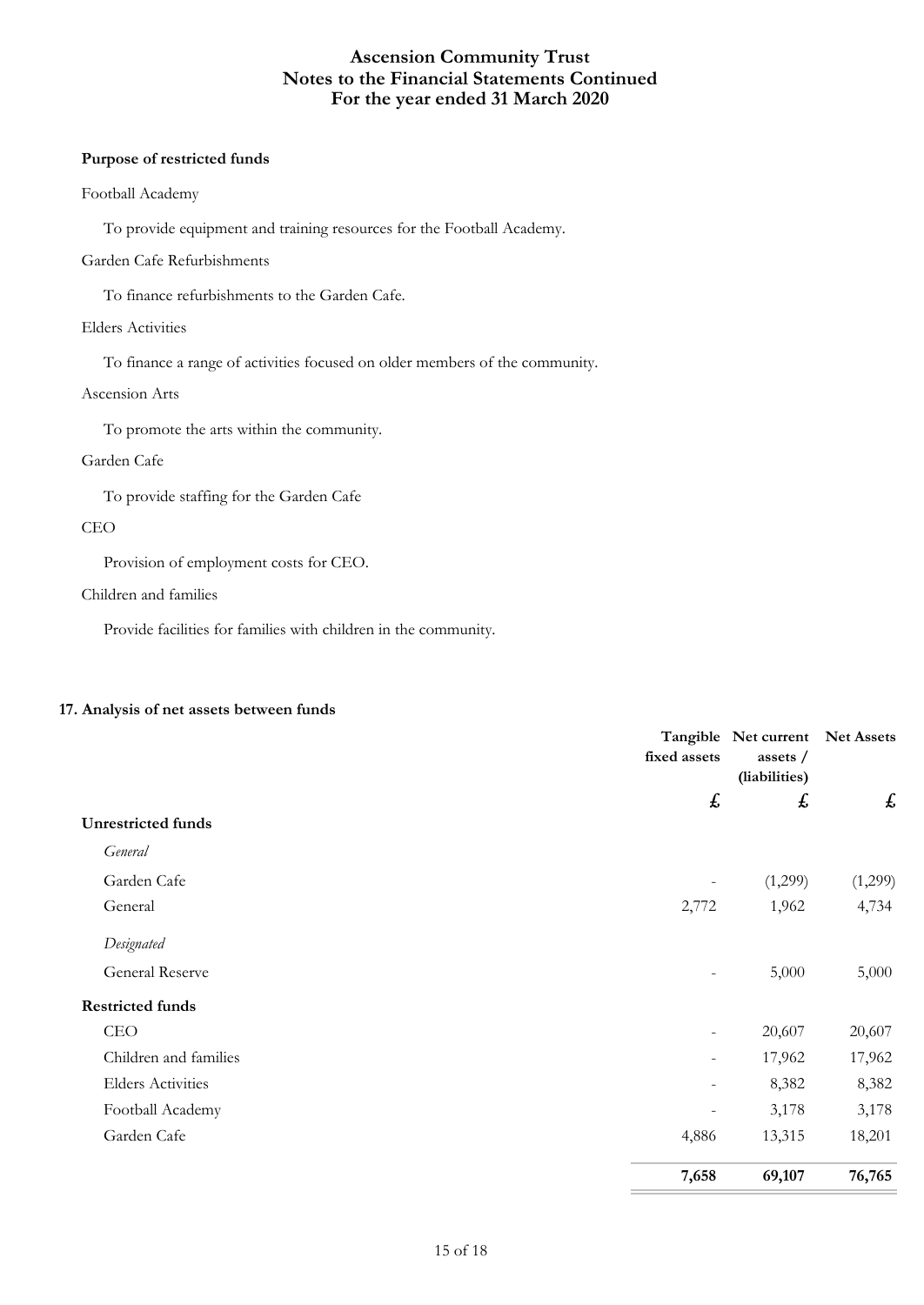### **Previous year**

|                           | fixed assets             | Tangible Net current Net Assets<br>assets /<br>(liabilities)<br>£ | $\pmb{\mathit{f}}$ |
|---------------------------|--------------------------|-------------------------------------------------------------------|--------------------|
|                           | £                        |                                                                   |                    |
| <b>Unrestricted</b> funds |                          |                                                                   |                    |
| General                   |                          |                                                                   |                    |
| Garden Cafe               |                          | 253                                                               | 253                |
| General                   | 5,325                    | (1,523)                                                           | 3,802              |
| Designated                |                          |                                                                   |                    |
| General Reserve           | $\overline{\phantom{0}}$ | 5,000                                                             | 5,000              |
| <b>Restricted funds</b>   |                          |                                                                   |                    |
| <b>CEO</b>                | $\overline{\phantom{a}}$ | (1,219)                                                           | (1,219)            |
| Children and families     |                          | 21                                                                | 21                 |
| <b>Elders Activities</b>  |                          | 1,099                                                             | 1,099              |
| Football Academy          | $\overline{\phantom{a}}$ | 2,062                                                             | 2,062              |
| Garden Cafe               | $-$                      | 15,441                                                            | 15,441             |
|                           | 5,325                    | 21,134                                                            | 26,459             |

### **18. Company limited by guarantee**

Ascension Community Trust is a company limited by guarantee and accordingly does not have a share capital.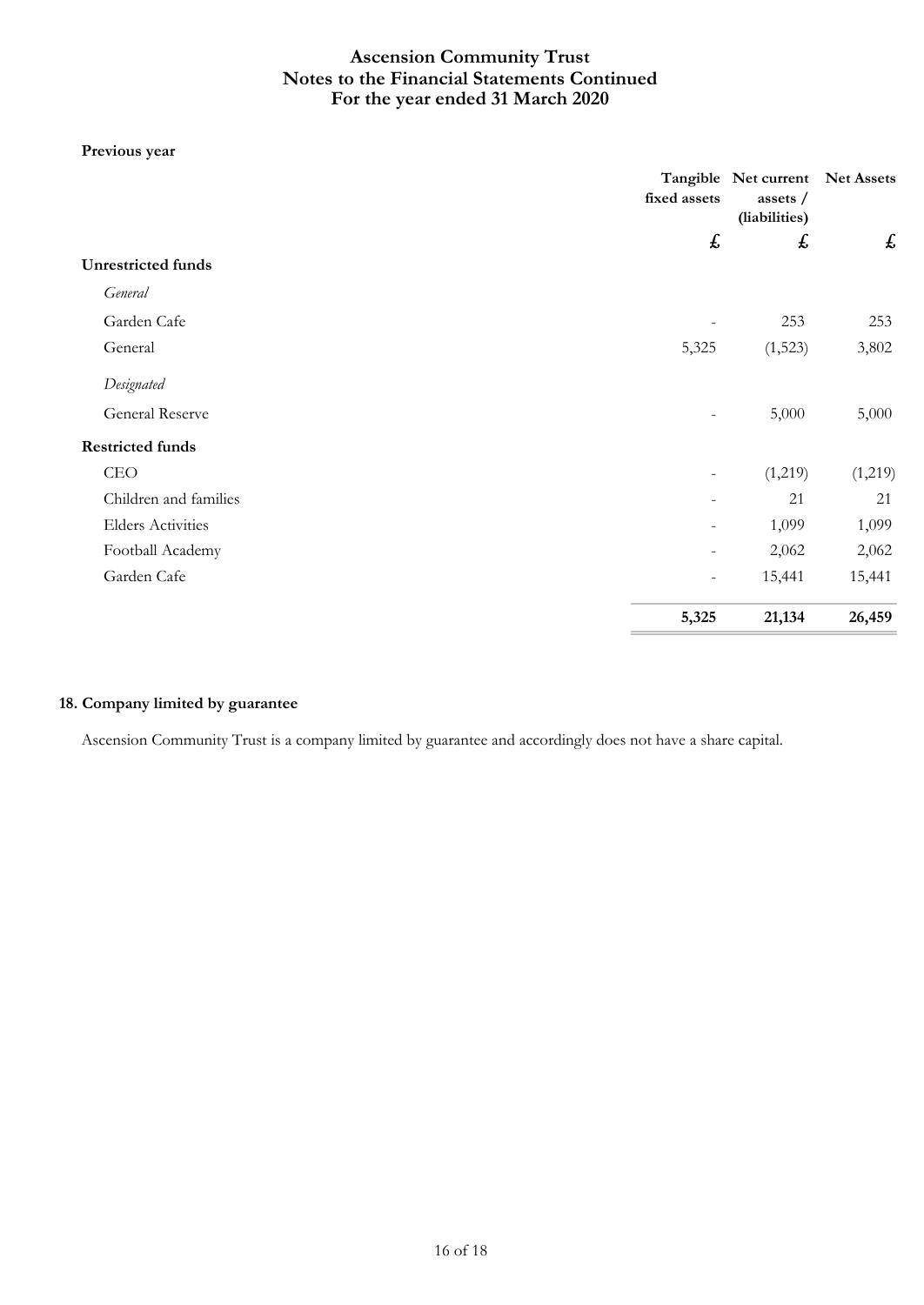# **For the year ended 31 March 2020 Ascension Community Trust Detailed Statement of Financial Activities**

|                                                                    | 2020       | 2019      |
|--------------------------------------------------------------------|------------|-----------|
|                                                                    | £          | £         |
| <b>INCOME AND ENDOWMENT</b>                                        |            |           |
| Donations and legacies                                             |            |           |
| Donations                                                          | 2,995      | 3,322     |
| Grants receivable                                                  | 182,543    | 78,402    |
|                                                                    | 185,538    | 81,724    |
| <b>Charitable activities</b>                                       |            |           |
| Income from charitable activities (Ascension                       | 6,549      | 3,909     |
| Football Academy)                                                  |            |           |
| Income from charitable activities (Elders<br>Activities)           | 3,370      | 3,930     |
|                                                                    | 9,919      | 7,839     |
| Other trading activities                                           |            |           |
| Shop income                                                        | 26,980     | 37,010    |
| Income from Other activities for generating<br>funds               | 805        | 1,207     |
|                                                                    | 27,785     | 38,217    |
| Total incoming resources                                           | 223,242    | 127,780   |
| <b>EXPENDITURE</b>                                                 |            |           |
| Raising donations and legacies                                     |            |           |
| Donations                                                          | (1,720)    | (1,206)   |
|                                                                    | (1,720)    | (1,206)   |
| Other trading activities                                           |            |           |
| Shop costs                                                         | (29,075)   | (57, 785) |
|                                                                    | (29,075)   | (57, 785) |
| Charitable activities                                              |            |           |
| Cost of direct charitable activity (Ascension<br>Football Academy) | (5,743)    | (6, 832)  |
| Cost of direct charitable activity (Elders<br>Activities)          | (18, 772)  | (17,236)  |
| Cost of direct charitable activity (Community<br>Work)             | (53,061)   | (8,637)   |
| Cost of direct charitable activity (Art<br>Recovery)               | (1,612)    | (2,785)   |
| Cost of direct charitable activity (Children<br>and Families)      | (28, 944)  | (3,935)   |
|                                                                    | (108, 132) | (39, 425) |
| <b>SUPPORT COSTS</b>                                               |            |           |
| Management<br>Management                                           | (27, 517)  | (27,791)  |
|                                                                    | (27, 517)  | (27, 791) |

**Human Resources**